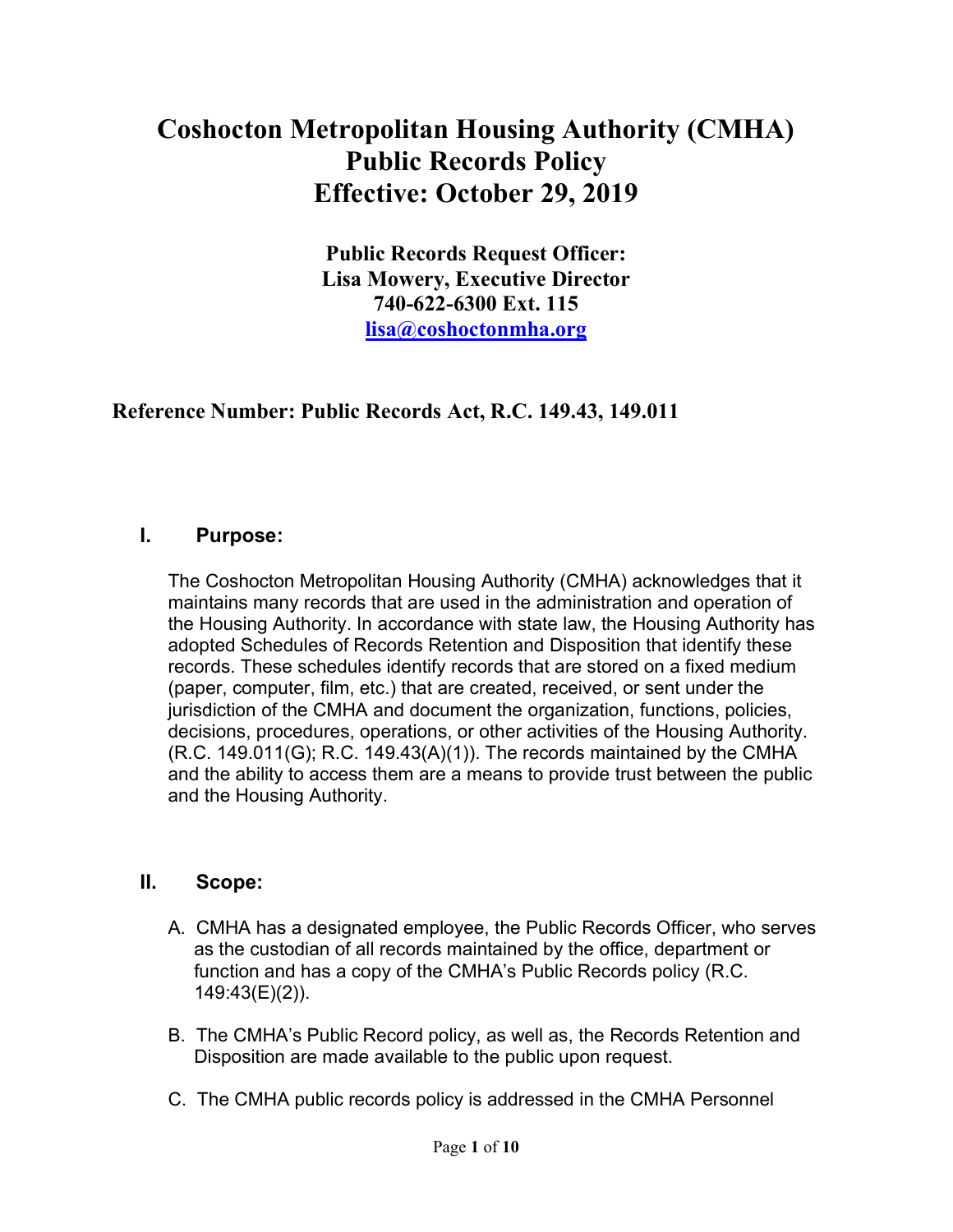Policy Manual.

D. The CMHA displays a poster which generally describes the Public Records policy in the lobby.

#### III. Fees:

- A. The CMHA, in accordance with Section 149.43 of the Revised Code, has established the following fees for providing copies or reproductions of public records maintained by the CMHA:
	- 1. For photocopies of either letter or legal size documents, the fees shall be \$.25 per photocopy calculated from the first photocopy. Advance payment is required before any copies are prepared. The charge for a certified copy of a public record is \$1.00 per page.
	- 2. For video tapes, cassette tapes or for any other type of media, the fee shall be the replacement cost or the reproduction (copying) cost. Reproduction costs may only be charged if a commercial or professional service is contracted to provide the copy.
	- 3. Established costs/fees under this policy shall be clearly posted and visible to the public.
	- 4. The Freedom of Information Act waiver provision, 5 U.S.C. Section 552(a)(4)(A)(iii), directs agencies to furnish documents free or at a reduced charge if "disclosure of the information is in the public interest because it is likely to contribute significantly to public understanding of the operations or activities of the government and is not primarily in the commercial interest of the requester. If an individual/group requests a "waiver" of the copy fees that individual/group must complete a Waiver form (Attachment C). This form will then be submitted to the Public Records Officer for approval. If approved, the Housing Authority will waive the cost of copies.

#### IV. Availability

#### Inspection

A. All public records maintained by the CMHA shall be promptly prepared and made available for inspection to any person during regular business hours as well as a copy of the CMHA's current records retention schedule(s) (R.C. 149.43(B)(1)). (Promptness is to be determined by the facts and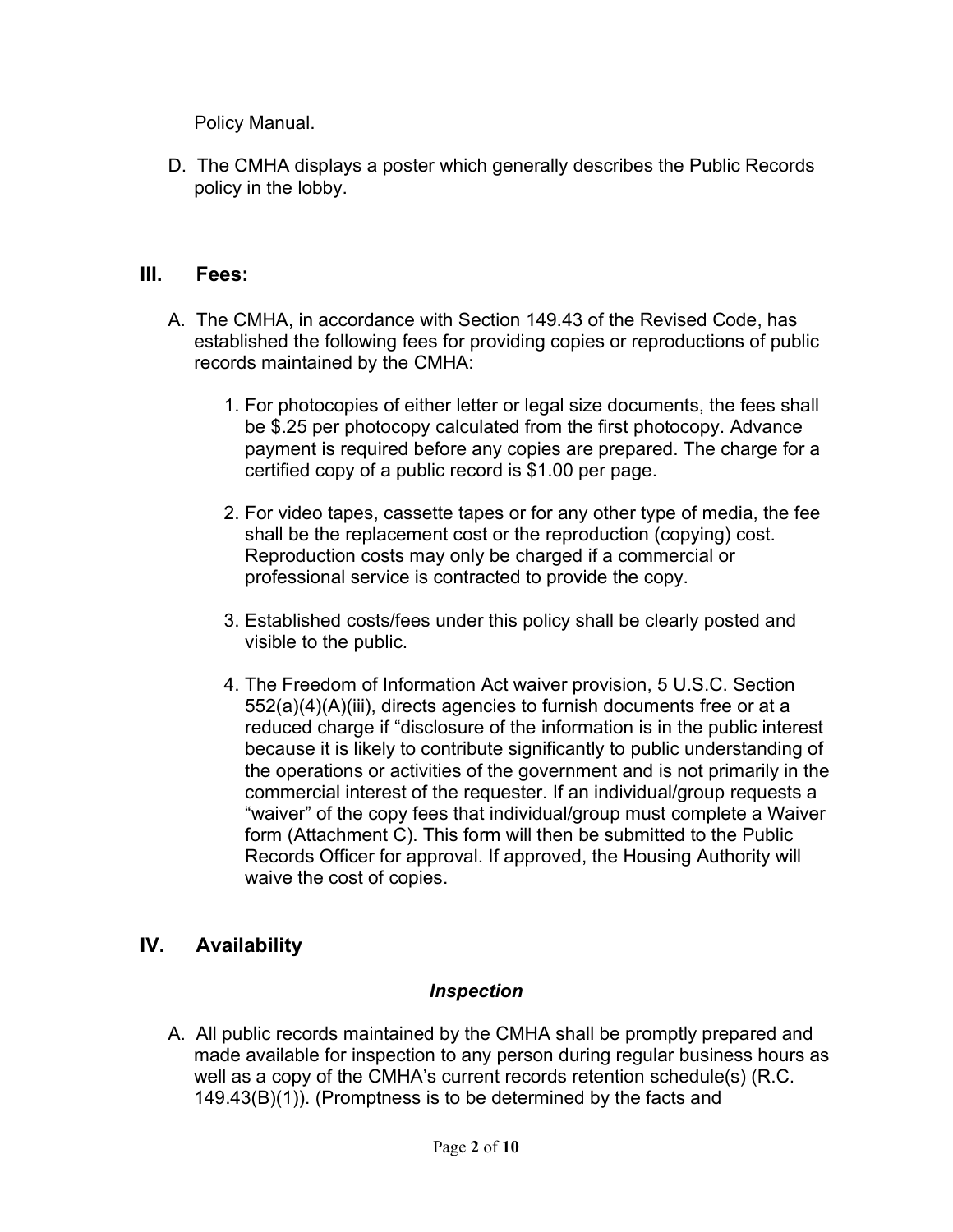circumstances of each public records request.) Regular business hours for the CMHA are Monday through Thursday (except holidays), from 8:00 am to 4:00 pm., and on Friday by appointment only.

- B. For the purpose of enhancing the ability of the CMHA to identify, provide for prompt inspection as well as, provide copies of the requested items in a reasonable period of time, the CMHA shall provide to the requester "Request for Public Records" form for the requester to complete (Attachment A).
	- 1. Prompt inspection and copies of records within a reasonable amount of time contemplates the opportunity for legal review.
	- 2. Although the CMHA may ask the requestor to make the request in writing, for the requestor's identity, and may inquire about the intended use of the information requested, the requester shall be advised that:
		- a. The requests are not mandatory; and
		- b. The requestor's refusal to complete "Request for Public Records" form does not impair the requestor's right to inspect and/or receive copies of the public record. (R.C. 149.43(B)(5)).
	- 3. Any person, including corporations, individuals, and even governmental agencies, may request public records, and will be allowed prompt inspection of public records and copies within a reasonable amount of time upon request.
- C. In the event a request is made to inspect and/or obtain a copy of a record maintained by the CMHA whose release may be prohibited or exempted by either state or federal law, the request shall be forwarded to legal counsel for the CMHA for research and/or review. The person submitting the request shall be advised that their request is being reviewed by legal counsel to ensure that protected and/or exempted information is not improperly released by the CMHA.
- D. Records, whose release is prohibited or exempted by either state or federal law, or not considered public records as defined by R.C. 149.43(A)(1), shall NOT be subject to public inspection (See Attachment B). The following represents a partial list of records maintained by the CMHA, that may not be inspected or copied:
	- 1. Client files (with the exception of the client requesting their own file)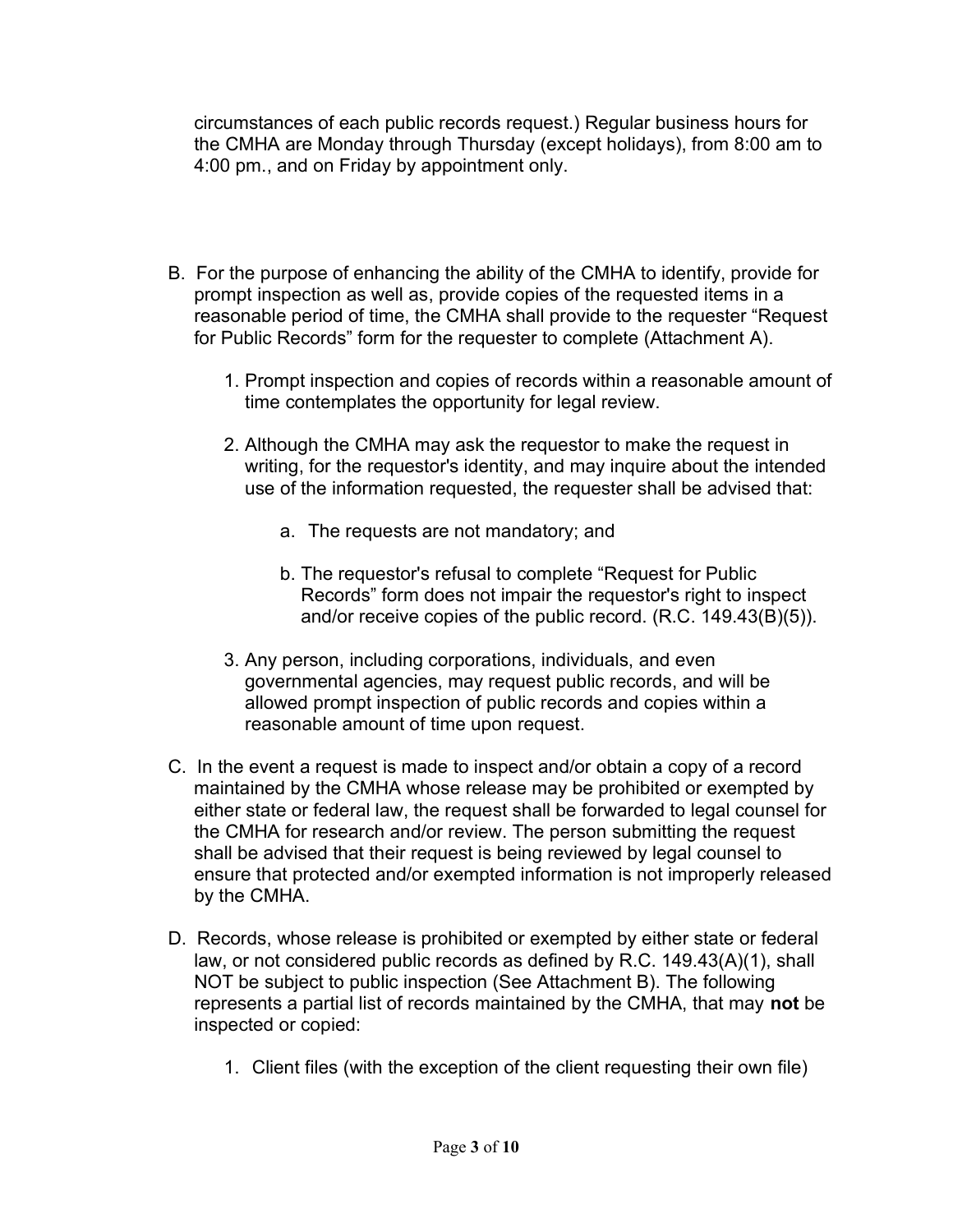- 2. Health information
- 3. Infrastructure record (the configuration of a public office's critical systems)
- 4. Law enforcement investigations
- 5. Records containing information that was specifically compiled in reasonable anticipation of civil or criminal action or proceeding
- 6. Security record (information that was used for protecting or maintain the security of a public office against attack, interference, or sabotage)
- 7. Social Security numbers

#### Public Records Requests

- A. Mailed Requests for Public Records:
	- 1. Upon receiving a written request for copies of a public record made in accordance with section 149.43 of the Ohio Revised Code via the United States Postal Service, the CMHA shall promptly respond to the request.
	- 2. An authorized employee of the CMHA shall, by any means practical, contact the requestor and advise them that advance payment is required prior to providing copies of public records, and in addition, the fee shall also include the cost of postage and the envelope. (R.C. 149.43(B)(7)).
	- 3. When practical, the CMHA may forward copied records by any other means reasonably acceptable to the requestor.
		- a. If a person requests a copy of a public record, the CMHA shall permit the requestor to choose to have the public record duplicated on paper or upon the same medium upon which the CMHA maintains the public record or upon any other medium on which the record can reasonably be duplicated as an integral part of the normal operations of the CMHA, or the responsible CMHA employee for the public record.
		- b. Persons seeking copies of public records are not permitted to make their own copies of the requested records by any means. (R.C. 149.43(B)(6).
	- 4. In accordance with section 149.43(B)(7) of the Ohio Revised Code, the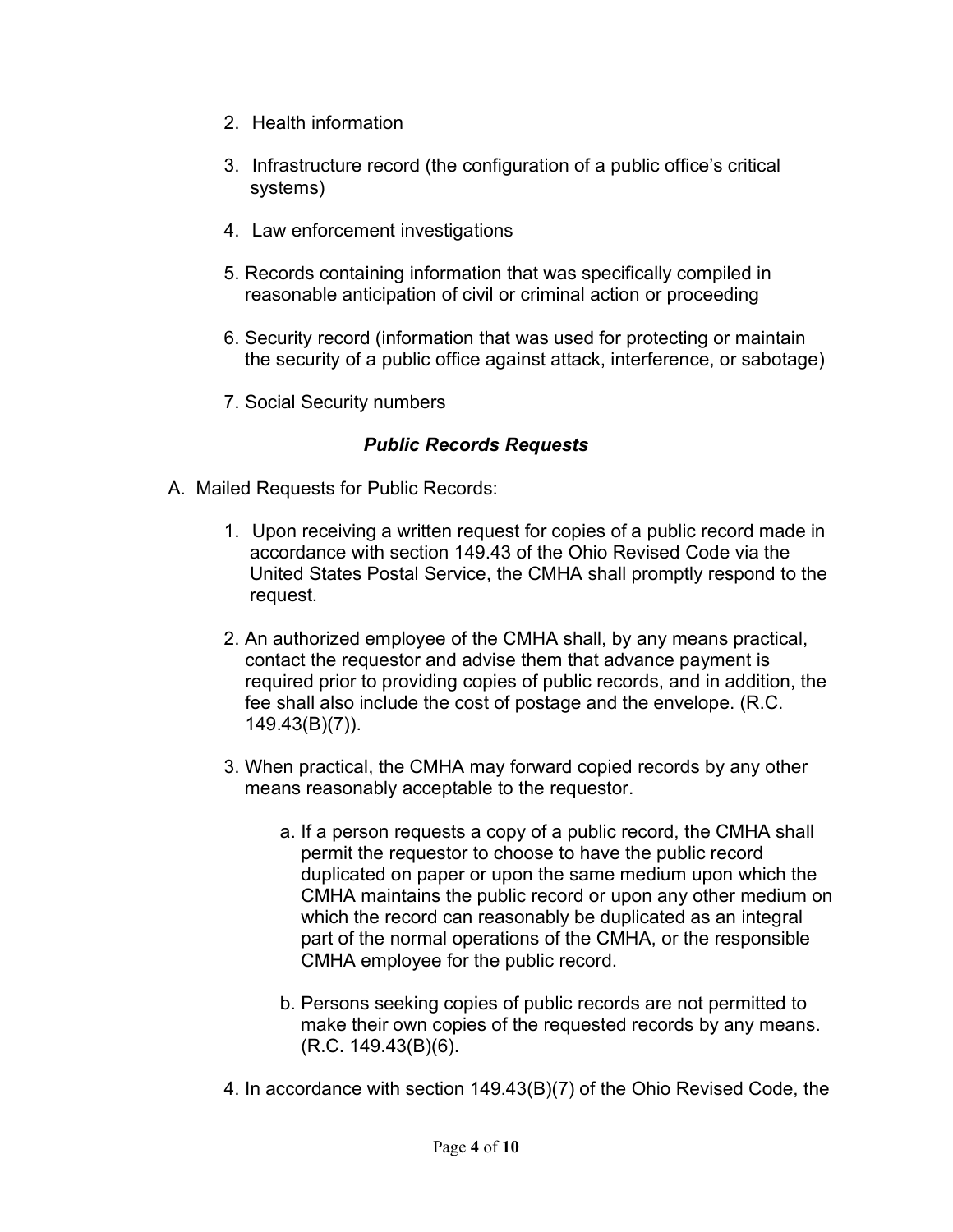CMHA limits the number of requested public records, to be transmitted through the U. S. Mail, to a maximum of ten records per month, unless the requestor certifies that the records or information in them will not be used for commercial purposes.

- a. "Commercial purposes" shall be narrowly construed and does not include reporting or gathering news, reporting or gathering information to assist citizen oversight or understanding of the operation or activities of government, or nonprofit educational research.
- 5. Authorized CMHA employees shall comply with the following procedures upon receiving a valid public record request through the United States Postal System:
	- a. CMHA employees shall promptly process requests.
	- b. Requestors shall be charged the postage fees and the cost of the envelope required to properly send the requested records through the mail.
- B. Written or verbal requests for copies made by the public records requester or their designee shall be processed in the same manner as mailed requests.

#### Response and Denials

- A. Requests for inspection and/or copies of public records, which are not maintained by the CMHA shall be processed in the following manner:
	- 1. If the CMHA receives a request for a record that it does not maintain or the request is for a record which is no longer maintained, the requestor shall be so notified in writing utilizing (Attachment B), that one of the following applies:
		- a. Their request involves records that have never been maintained by the CMHA;
		- b. Their request involves records that are no longer maintained or have been disposed of or transferred pursuant to applicable Record Retention and Disposition;
		- c. Their request involves a record that has been disposed of pursuant to an Application of the One-Time Records Disposal;
		- d. If the record that is requested is not a record used or maintained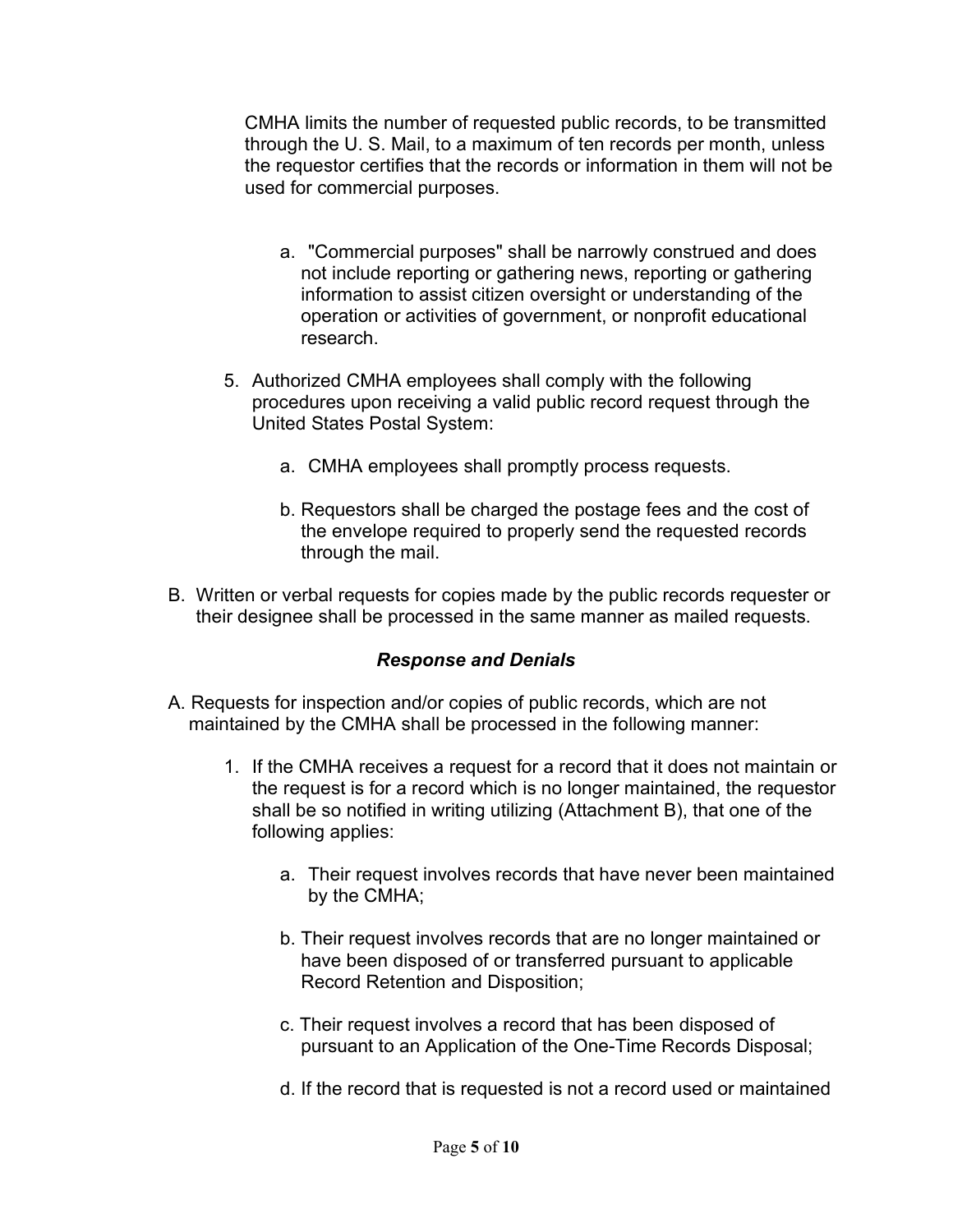by the CMHA, the requestor shall be notified that in accordance with Ohio Revised Code Section 149.40, that the CMHA is under no obligation to create records to meet public record requests.

B. Ambiguous or Overly Broad Request for Public Records

If a requestor makes an ambiguous or overly broad request or has difficulty in making a request for copies or inspection of public records such that the Public Records Officer cannot reasonably identify what public records are being requested:

- 1. The CMHA may deny the request.
- 2. However, the CMHA shall provide the requester with an opportunity to revise the request by informing the requestor of the manner in which records are maintained by the CMHA in the ordinary course of business. (R.C. 149.43(13)(2)).
- C. Denial of a Record Maintained by the CMHA

The CMHA may deny request for a record maintained by the Housing Authority if:

- 1. The record that is requested is prohibited from release due to applicable State or Federal law.
	- a. Employees of the CMHA shall consult legal counsel if they are unsure of whether the record requested should be withheld from disclosure.
		- i. Employees may check the appropriate box on Attachment A if they are simply applying the statutory exclusion.
		- ii. Otherwise, legal counsel will respond with the legal authority for a denial.
- D. Redacting Exempted Records/Procedure
	- 1. "Redaction" means obscuring or deleting any information that is exempt from the duty to permit public inspection or copying from an item that otherwise meets the definition of a "record" in section 149.011 of the Ohio Revised Code. (R.C. 149.43 (A)(11));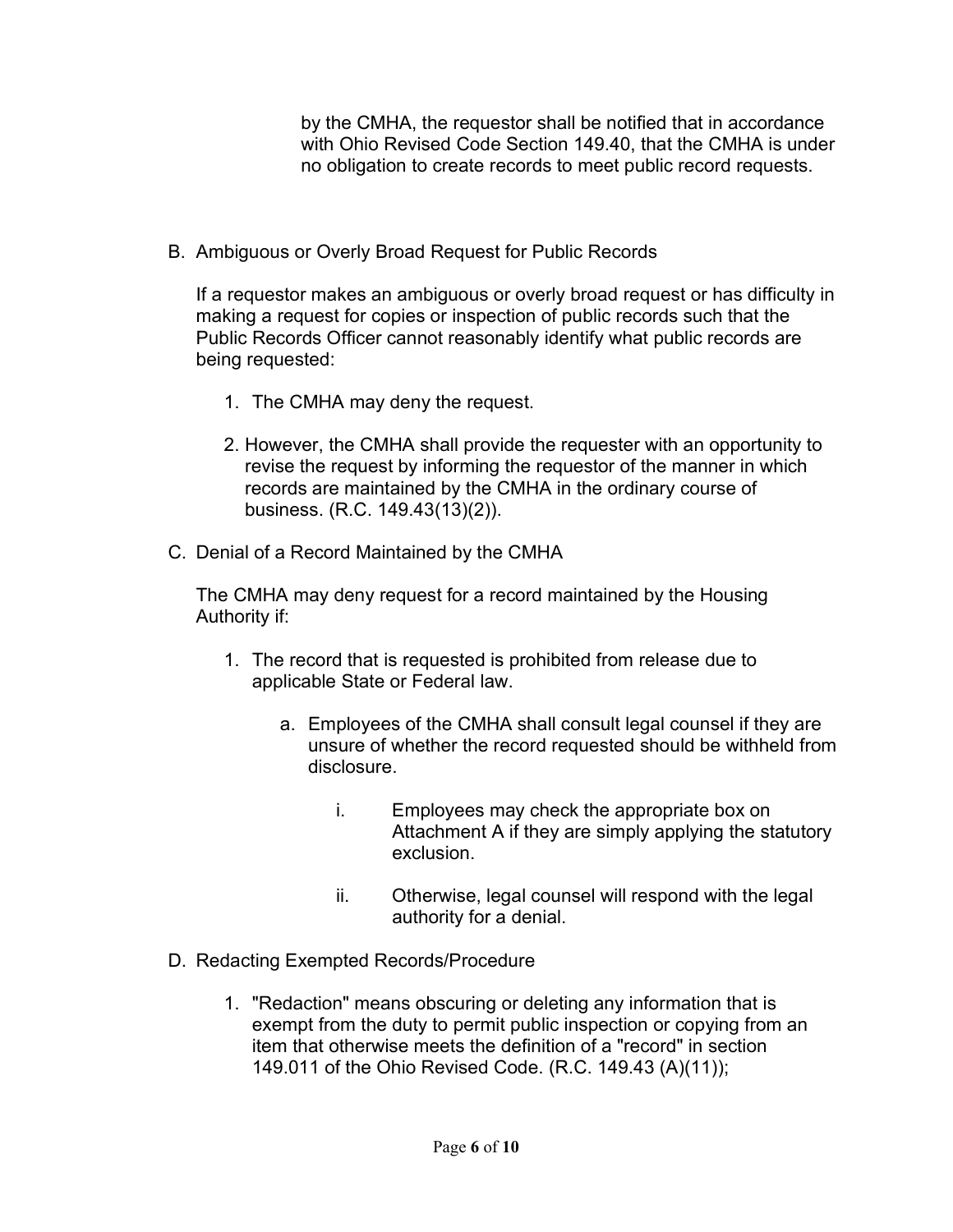- a. A redaction shall be deemed a denial of a request to inspect or Copy the redacted information, except if federal or state law authorizes or requires a public office to make the redaction. (R.C. 149.43(B)(1)).
- b. If a request is ultimately denied, in part or in whole, the CMHA Shall provide the requester with an explanation, including legal authority, setting forth why the request was denied. (R.C. 149.43 (B)(3)).
- 2. If a public record contains certain information that is exempt from the duty to permit public inspection or to copy the public record, the CMHA shall make available of the information within the public record that is not exempt.
- 3. When making that public record available for public inspection or copying that public record, the CMHA shall notify the requester of any redaction or make the redaction plainly visible. (R.C. 149.43(B)(1)).
- 4. The releasing employee shall then reproduce a copy of the page with the redactions; the resulting copy shall be the page that is released to the requester.

#### Remedy

#### A. Grievances

- 1. If a person allegedly is aggrieved due to the inability to inspect a public record or due to the inability to receive a copy of the public record, the person shall be advised that they may:
	- a. Contact the Executive Director.
	- b. If the person is not satisfied after contacting the Executive Director, they should contact the Coshocton Metropolitan Housing Authority Board of Commissioners.
	- c. If the person is not satisfied after contacting the Coshocton Metropolitan Housing Authority Board of Commissioners, they shall be advised that Ohio Revised Code section 149.43 provides a legal means for addressing their complaint in these disputes. (R.C. 149.43(C)(1)(2)).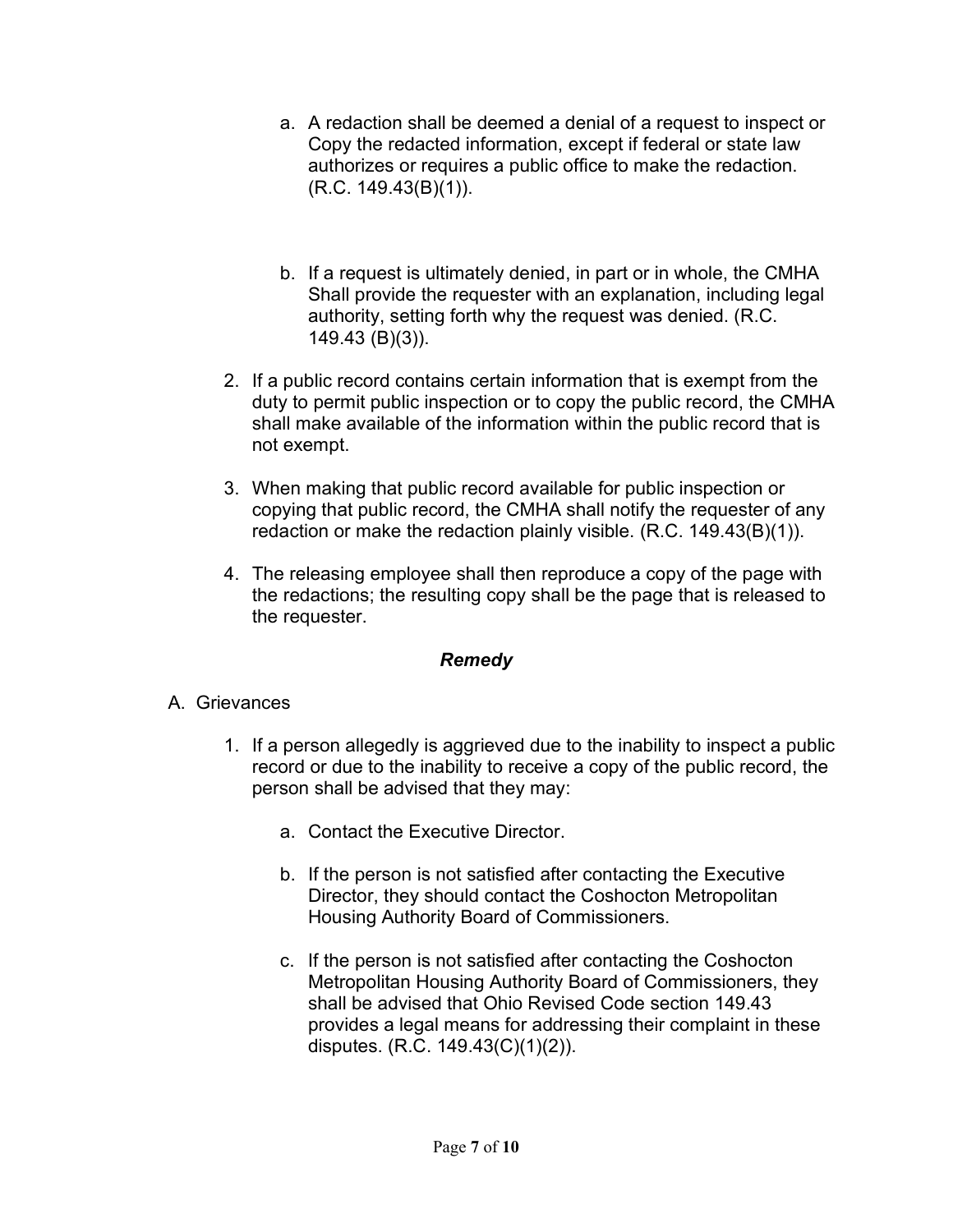### V. Training and Education

The CMHA continues to update and address all education, training, disclosure, and policy requirements mandated by R.C. 109.43 and R.C. 149.43 $(E)(1)(2)$ .

#### REQUEST FOR PUBLIC RECORDS

Attachment A

| Date                                                                                     |                                                                             |          |
|------------------------------------------------------------------------------------------|-----------------------------------------------------------------------------|----------|
| Name of Requesting Party (Optional)                                                      |                                                                             |          |
| <b>Street Address</b>                                                                    |                                                                             |          |
| City                                                                                     | State                                                                       | Zip Code |
| <b>Information Requested:</b>                                                            |                                                                             |          |
|                                                                                          |                                                                             |          |
|                                                                                          |                                                                             |          |
|                                                                                          |                                                                             |          |
| Information is to be                                                                     | mailed. (Stamped self-addressed envelope provided)<br>picked up personally. |          |
|                                                                                          | Signature of Requesting Party (Optional)                                    |          |
| <b>CHARGES:</b>                                                                          | .                                                                           |          |
| _____ pages at \$______ = \$________<br>____ pages at \$______ = \$_________             |                                                                             |          |
| Other $\frac{\qquad \qquad}{\qquad \qquad }= $ \ \ \frac{\qquad \qquad}{\qquad \qquad }$ |                                                                             |          |
| Total charge: \$                                                                         |                                                                             |          |
| (Forward payment and copy of receipt to Accounting Department)                           |                                                                             |          |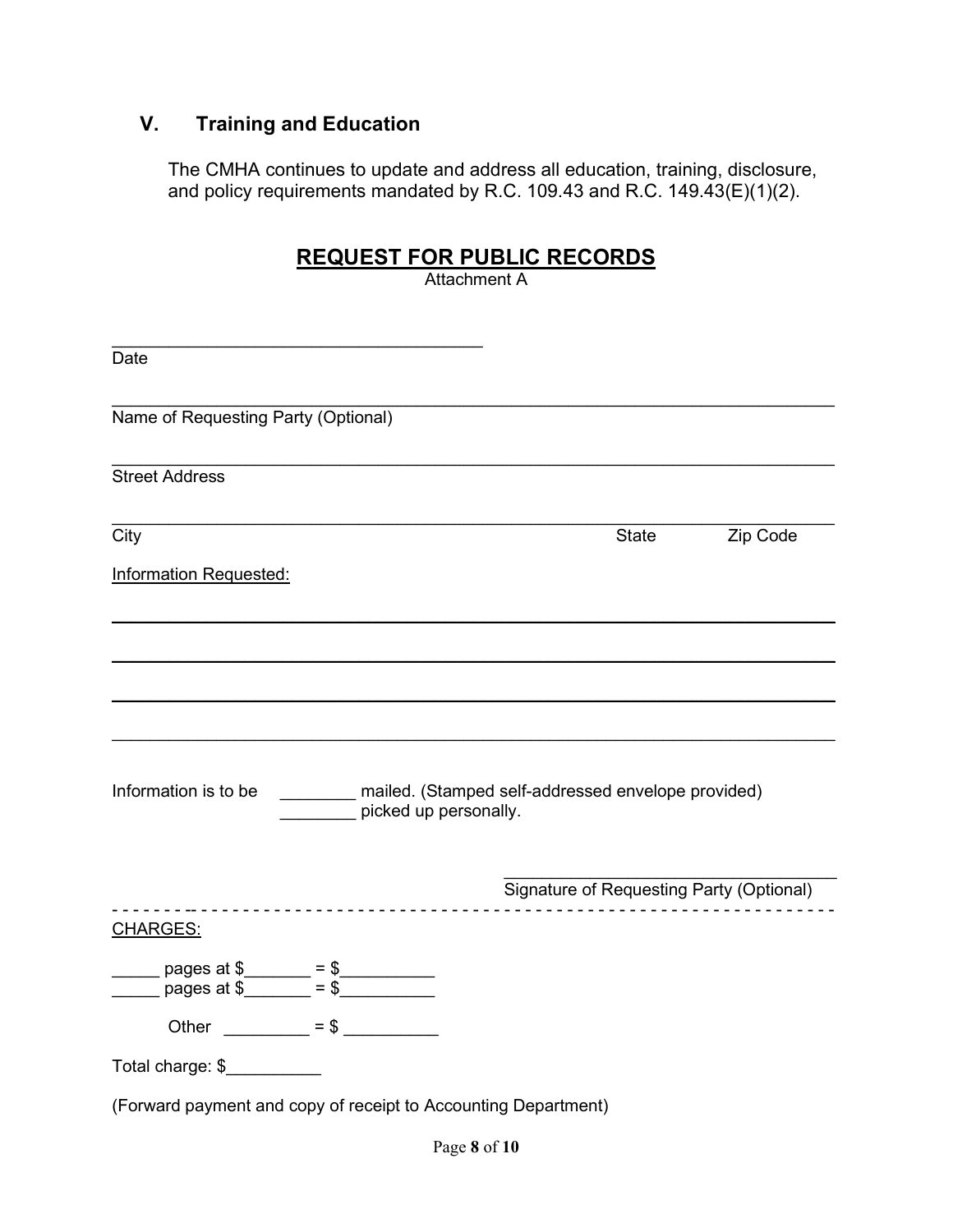Payment received by:

CMHA Representative **Date** Date

#### PUBLIC RECORDS ARE UNAVAILABLE

Attachment B

The Public Records you requested are not available:

 $\square$  The request involves records that have never been maintained by the CMHA.

 $\square$  The request involves records that are no longer maintained or have been disposed of or transferred pursuant to applicable CMHA Schedules of Record Retention and Disposition.

 $\Box$  The request involves a record that has been disposed of pursuant to an Application of the One-Time Record Disposal.

 $\square$  The request involves a record that does not exist and that in accordance with ORC Section 149.40, and that the CMHA is under no obligation to create records to meet public records requests.

 $\square$  The record that is requested is prohibited from release due to applicable state or federal law.

CMHA Representative Date

 $\overline{\phantom{a}}$  , and the contribution of the contribution of  $\overline{\phantom{a}}$  , and  $\overline{\phantom{a}}$  , and  $\overline{\phantom{a}}$  , and  $\overline{\phantom{a}}$  , and  $\overline{\phantom{a}}$  , and  $\overline{\phantom{a}}$  , and  $\overline{\phantom{a}}$  , and  $\overline{\phantom{a}}$  , and  $\overline{\phantom{a}}$  , and